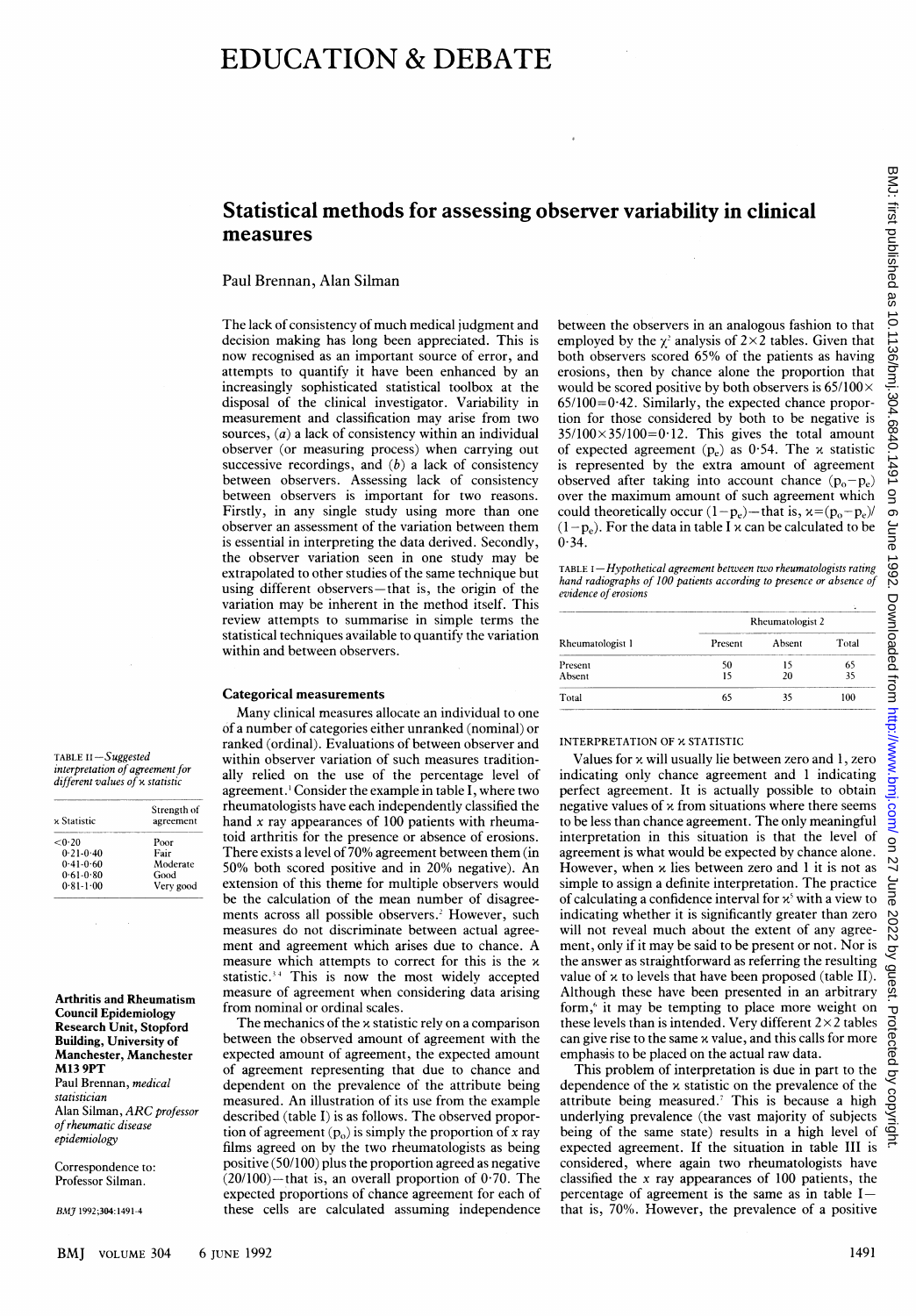response by both rheumatologists, as shown by the marginal totals of 80%, is much higher than previously. This results in a greater level of expected agreement between the rheumatologists, the data in table III resulting in a x value of only 0-06. Therefore, in interpreting agreement a more intuitive approach is required with this relation between a high prevalence and a high level of expected agreement being borne in mind. This relation should not be seen to detract from the usefulness of the x statistic. In effect it penalises against populations in which there is little discrimination and which should therefore be easier to agree on. Also as x is dependent on the prevalence of the outcome in the population under study values generated from different populations are not easily comparable.

TABLE III-Hypothetical agreement between two rheumatologists rating hand radiographs of 100 patients for presence of erosions with<br>higher prevalence of positive result than in table I

| Rheumatologist 1 | Rheumatologist 2 |           |       |  |
|------------------|------------------|-----------|-------|--|
|                  | Present          | Absent    | Total |  |
| Present          | 65               | 15        | 80    |  |
| Absent           | 15               |           | 20    |  |
| Total            | 80               | 100<br>20 |       |  |

The clinical interpretation of x often relies on whether the source of variation is the result of within or between observer disagreement. As within observer disagreement may explain between observer disagreement (though not necessarily vice versa) finding disagreement between observers should be followed by an investigation within observers. Disagreements from either source may be reduced by standardisation of methods. The nature of any further action depends on how a measuring scale will be used. If a clinical investigation is to be undertaken by a single observer then it is any high within observer disagreement rather than between observer disagreement that needs to be remedied.

## BIAS

In studies concerning within observer variation bias would not be expected to be a problem. However, when different observers are being considered there is a possibility that there will exist a clinically important level of systematic difference (bias) in the way they use a measuring scale. Agreement is only one aspect of the variation between observers. Though the x statistic provides an overall measure of agreement dependent on the prevalence, it does not consider the impact any possible bias may have on the variation. As an illustration, if the situation in table IV is considered, where the x ray pictures of 100 patients are classified by two rheumatologists, examination of the two agreement cells on the diagonal seems to indicate a similar level of agreement (70%) as exists in table I. There is, however, a systematic bias, rheumatologist <sup>1</sup> being more likely to score x ray appearances as positive (75%) than rheumatologist 2 (55%). However, the value of x for this situation is  $0.37$ , indicating a level of agreement actually slightly higher than for table I. The reason for

TABLE IV-Hypothetical agreement between two rheumatologists rating hand radiographs of 100 patients for presence of erosions with bias in their evaluation

| Rheumatologist 1 | Rheumatologist 2 |        |       |  |
|------------------|------------------|--------|-------|--|
|                  | Present          | Absent | Total |  |
| Present          | 50               | 25     | 75    |  |
| Absent           |                  | 20     | 25    |  |
| Total            | 55               |        | 100   |  |

 $TABLE V-Hypothetical agreement between two rheumatologists rating$ hand radiographs of 100 patients across three grades of severity of erosions

| Rheumatologist 1 | <b>Rheumatologist 2</b> |       |       |       |
|------------------|-------------------------|-------|-------|-------|
|                  | Absent                  | Minor | Major | Total |
| Absent           | 35                      | $12*$ |       | 52    |
| Minor            | $8*$                    | 10    | 5*    | 23    |
| Major            |                         | 9*    | 11    | 25    |
| Total            | 48                      | 31    | 21    | 100   |

\*Cells with partial agreement.

this is that the x statistic recognises that agreement is harder to achieve in the presence of bias, and the slightly higher  $\alpha$  value from table IV reflects this.<sup>8</sup> Bias itself is a form of disagreement with important practical implications and not separately identified by x. Therefore, the analysis of observer variation must be a dual consideration of both agreement and bias.

A procedure for assessing bias is to look for symmetry between the two "off diagonal" or discordant cells. In table IV these cells do not seem to be symmetrical with 25 in the top right hand corner and 5 in the bottom left hand corner. If symmetry were present we would expect 15 in each. A significance test relating to the null hypothesis of no bias is McNemar's test. This computes the z statistic relating to the hypothesis of no bias. z represents the standard normal deviate from which the p value of the null hypothesis of no bias may be derived from standard statistical tables. The calculation of z is simple by using the notation "q" to represent the top right hand corner and "r" the bottom left of the  $2 \times 2$  table:  $z=(|q-r|-1)/(\sqrt{q}+r)$ . Applying this formula to the data in table IV gives a value for z of 3-47. This corresponds to a p value of  $0.0001$ .

There therefore exists a significant amount of bias between the two rheumatologists in this second example. An interpretation of this result would be that there exists a similar yet only moderate level of reproducibility between the two examples in tables I and IV. However, as the level of variation is dependent on both agreement and bias there is an intrinsically higher level of agreement in table IV, with much of the variation there being explained by bias. Any attempt to improve on this would be most fruitful if concentrated on the reasons for the bias between the two rheumatologists.

#### EXTENSIONS OF X STATISTIC

The  $x$  statistic was originally proposed for  $2 \times 2$ tables-that is, two observers scoring individuals as either positive or negative. It has subsequently been extended for multiple observers and for observations with more than two categories-for example, radiological evidence of erosions being classified as absent, minor, or major. For this example calculation of  $\alpha$  will necessarily result in a lower value than if erosions were classified simply as being absent or present. This is because the opportunities for error and disagreement increase as the numbers of categories increase. To overcome this problem a weighted x statistic  $(x_w)$  has been proposed to adjust for the seriousness of different levels of disagreement.9 Its use may be illustrated from the example in table V. As a disagreement between the absent and minor categories or minor and major categories is substantially less serious than one between the absent and major categories the first two disagreements may be considered "partial agreements."

In effect this is done by calculating the agreement after weighting these partial agreement cells with a value between zero and 1, this weight reflecting the seriousness of the disagreement. A weight of zero indicates total disagreement and a weight of 1 indicates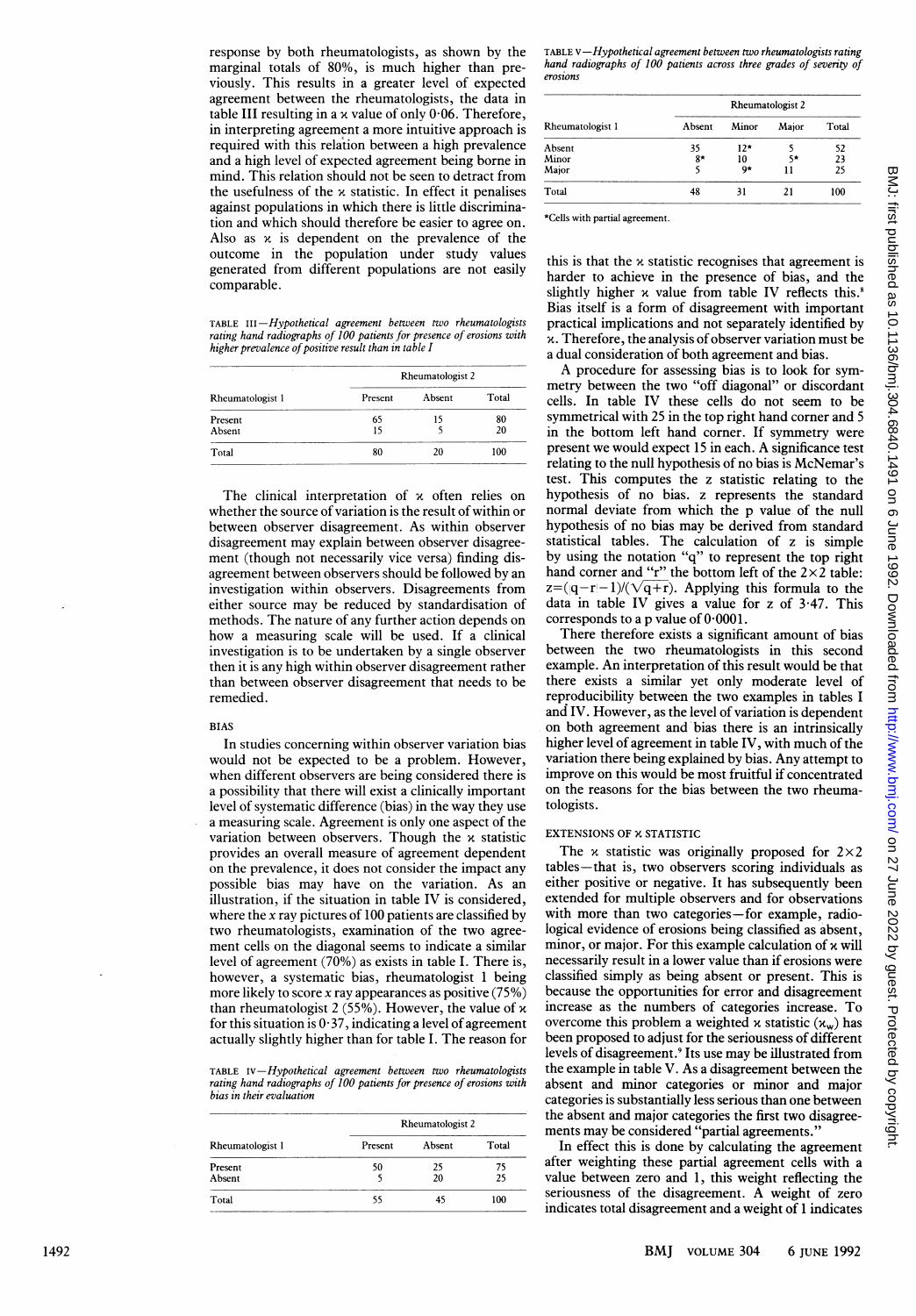total agreement. When considering all cells, only the weighted value of the observed and expected levels of agreement is used in the calculation of  $x_w$ . For the example in table V the four partial agreement cells were given an arbitrary weight of  $0.25$  and the two extreme disagreement cells a weight of zero. This resulted in a weighted x value of  $0.33$  compared with an unweighted  $x$  value (when considering all disagreements as equal) of  $0.30$ . Note that in this example the categories were ordered from absent to major. However, the use of  $x_w$ is also applicable to situations where no ordering is present, such as different diagnostic groups.<sup>9</sup>

Use of  $x_w$  has been criticised, given that the choice of weights which largely determines the result is subjective. If different weights are used the results from similar studies are rarely comparable,<sup>10</sup> and standard weighting systems have been proposed. However, the subjective approach has the advantage that clinicians can select the weights appropriate for a particular situation. In addition, comparisons of  $x$  values from different study populations are often invalid owing to the variation in prevalence of the attribute studied. One strength of the weighted  $x$  is its ability to determine where the largest source of disagreement is occurring. This is achieved by weighting out various disagreements, effectively considering them as agreements by giving them a weight of 1. The resulting increase from the unweighted  $x$  is a relative measure of the seriousness of that particular disagreement. In table V, if all disagreements between "absent" and "minor" are considered as agreement this results in a  $x_w$  of 0.32, only a slight increase from the unweighted value of  $0.30$ . However, if disagreements between minor and major are considered as agreements this results in a  $x_w$  of 0 40, a larger increase from the null value, indicating that the greatest source of disagreement is between these two categories. Inspection of the raw data in table V suggests that this is the case.

As before, it is of interest to consider not just the internal agreement but also any bias which may be occurring. However, an assessment of bias when more than two categories exist is substantially more difficult than with a  $2 \times 2$  table and involves a consideration of various forms of symmetry." A suitable analysis requires an iterative approach, which is far beyond the scope of <sup>a</sup> calculator. A computer program which considers bias, Cohen's  $x$ , and the weighted  $x$  may be obtained by writing to us direct.

### Continuous measurements

Methods which have been widely used to assess levels of variation in observations recorded on a



FIG  $1-G$ rip strength measurements on 20 patients by two independent rheumatologists  $(\tilde{A}$  and  $B)$ 



FIG 2-Difference between rheumatologist  $A$  and rheumatologist  $B$ 's readings plotted against mean measurements for 20 patients

continuous scale-for example, blood pressure or grip strength – contain flaws relating to their general lack of interpretation and even the appropriateness of their use. Consider the data in figure 1, which is a plot between two rheumatologists (A and B) of grip strength measured on 20 patients with rheumatoid arthritis. The measurements seem to be closely related with a Pearson correlation coefficient  $(r)$  of 0.96. However, to draw conclusions from this regarding the variation between the rheumatologists would be incorrect. This is because  $r$  simply assesses the association between the two observers. This association, however, is constant under deviations of scale or bias-for example,  $r$  would be the same if the first consistently records twice the value of the second observer. It is therefore not applicable as a measure of between observer variability. This point was made clearly by Bland and Altman in their important paper on the subject.'2 A summary of the more appropriate methodology which they proposed is given below.

#### AGREEMENT AND BIAS

Figure 2 shows the difference between each of the observers' two readings  $(B-A)$  plotted against the corresponding mean for each patient  $((A+B)/2)$  and gives a more meaningful representation of the level of variability. We see that the differences between the two observers lie between  $+10$  and  $-4$  mm, with a tendency for observer B to rate higher than observer A. A more accurate assessment of the magnitude of these discrepancies is now desirable.

As shown by figure 2 the level of precision is not related to the patient's mean score-that is, higher mean (average) readings do not result in larger discrepancies. This point is important as the analytical procedures discussed assume a constant level of error. The proposed measure for the level of agreement between the two observers is the calculation of the range within which most of their disagreements occurred. This range is based on the mean difference between the observers  $(\overline{d})$  and the standard deviation of these differences  $(s_{diff})$ . A range can therefore be defined as  $d \pm t_{n-1} s_{diff}$ , where  $t_{n-1}$  is the appropriate probability point of the  $t$  distribution on  $n-1$  degrees of freedom. (For large samples (n>50) the 95% range=  $\overline{d} \pm 2s_{\text{diff}}$ . For smaller sample sizes it is more accurate to use the <sup>t</sup> distribution with the appropriate number of degrees of freedom.)

In the example shown the mean difference between the observers was  $+3.0$  (s<sub>diff</sub> 3.6,  $t_{19}=2.1$ ). This results in a 95% range for agreement between the observers of  $-4.6$  to  $10.6$ . It is also of interest to estimate the "true" value of  $\overline{d}$  based on the sample studied. This is a